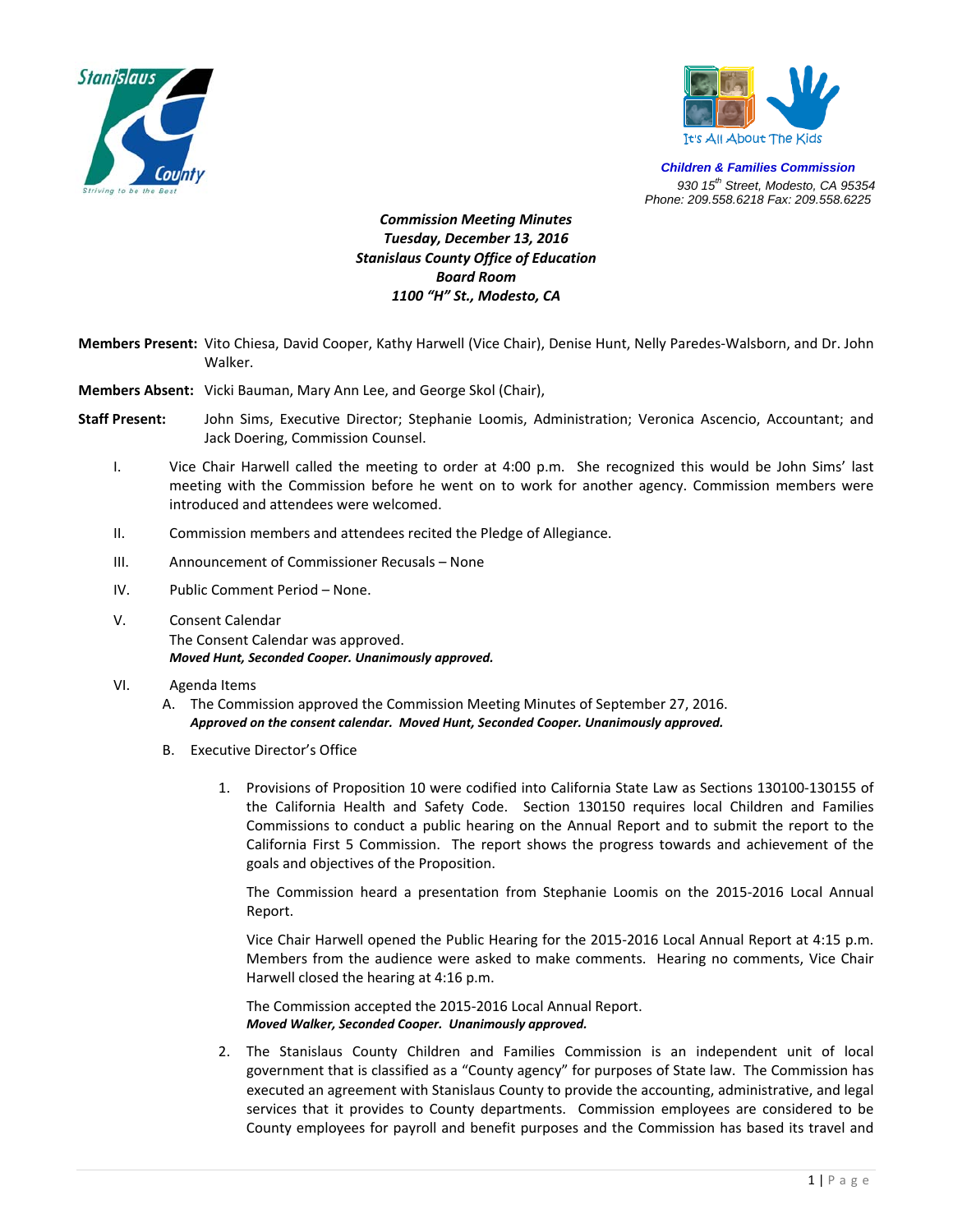purchasing card policies on County policies for convenience and consistency between the two agencies.

The Board of Supervisors directed the Auditor's Office to conduct an audit of all County departments' purchasing card charges for fiscal year 2015‐2016. Because Commission employees use purchasing cards issued through Stanislaus County, the Commission's purchasing card charges were audited under this Board directive. The use of Commission purchasing cards is the preferred method of paying for employee travel costs (mileage, meals, parking, bridge tolls, etc) and for the purchase of supplies (office materials, meeting materials, etc.).

The Executive Summary and the more detailed Finding Report of the purchasing card audit for 2015‐2016 contained no significant findings and recommendations. Therefore no response to the audit is required.

## *Approved on the consent calendar. Moved Hunt, Seconded Cooper. Unanimously approved.*

3. Since 2005, the Children and Families Commission and the Community Services Agency (CSA) have collaborated and braided funding to provide child abuse/neglect prevention, early intervention, and family support services through Family Resources Centers (FRCs) throughout the community. There are currently seven contracts for ten (10) FRC sites throughout Stanislaus County. The Children and Families Commission and the Community Services Agency have agreed to continue to support FRCs in Stanislaus County through the issuance of a Request for Proposal (RFP) for the provision of services to children by Family Resource Centers for the contract period July 1, 2017 through June 30, 2020.

FRCs funded by this RFP will provide family support and strengthening services at the community or neighborhood level. The FRCs will promote child abuse/neglect prevention and early intervention programs through the Differential Response (DR) approach. FRC services will be provided to children 0 through age 5 and their families, and pregnant women.

As in the past, the Commission and CSA will consider all proposals submitted. Priority shall be given to proposals that promote, encourage, and develop collaboration between community‐ based organizations and Family Resource Centers in the proposal area.

The Children and Families Commission will contribute up to \$1,559,357 per year, or a total of up to \$4,678,071 for the three-year period. The Stanislaus County Community Services Agency will be contributing at least \$500,000 of funding annually or a total of at least \$1,500,000 for the three‐ year period. The exact amount of CSA's contribution is expected to be finalized after the first of the year.

The Commission authorized the General Services Agency (GSA) Purchasing Division to issue a Request for Proposals (RFP) on behalf of the Children and Families Commission (and in collaboration with the Community Services Agency) for the provision of services to children by Family Resource Centers for the contract period July 1, 2017 through June 30, 2020. *Approved on the consent calendar. Moved Hunt, Seconded Cooper. Unanimously approved.*

- 4. The Commission approved the 2017 Meeting calendar *Approved on the consent calendar. Moved Hunt, Seconded Cooper. Unanimously approved.*
- C. Committee Reports *Approved on the Consent Calendar. Moved Hunt, Seconded Cooper. Unanimously approved.*
	- 1. The Commission accepted the minutes for the Administrative Committee meeting held on November 14, 2016 – including the Monthly Contract Financial Report as of September 30, 2016 and the Quarterly Financial Report July 2016 to September 2016.
	- 2. The Commission accepted the minutes for the Operations Committee meeting held on November 17, 2016.